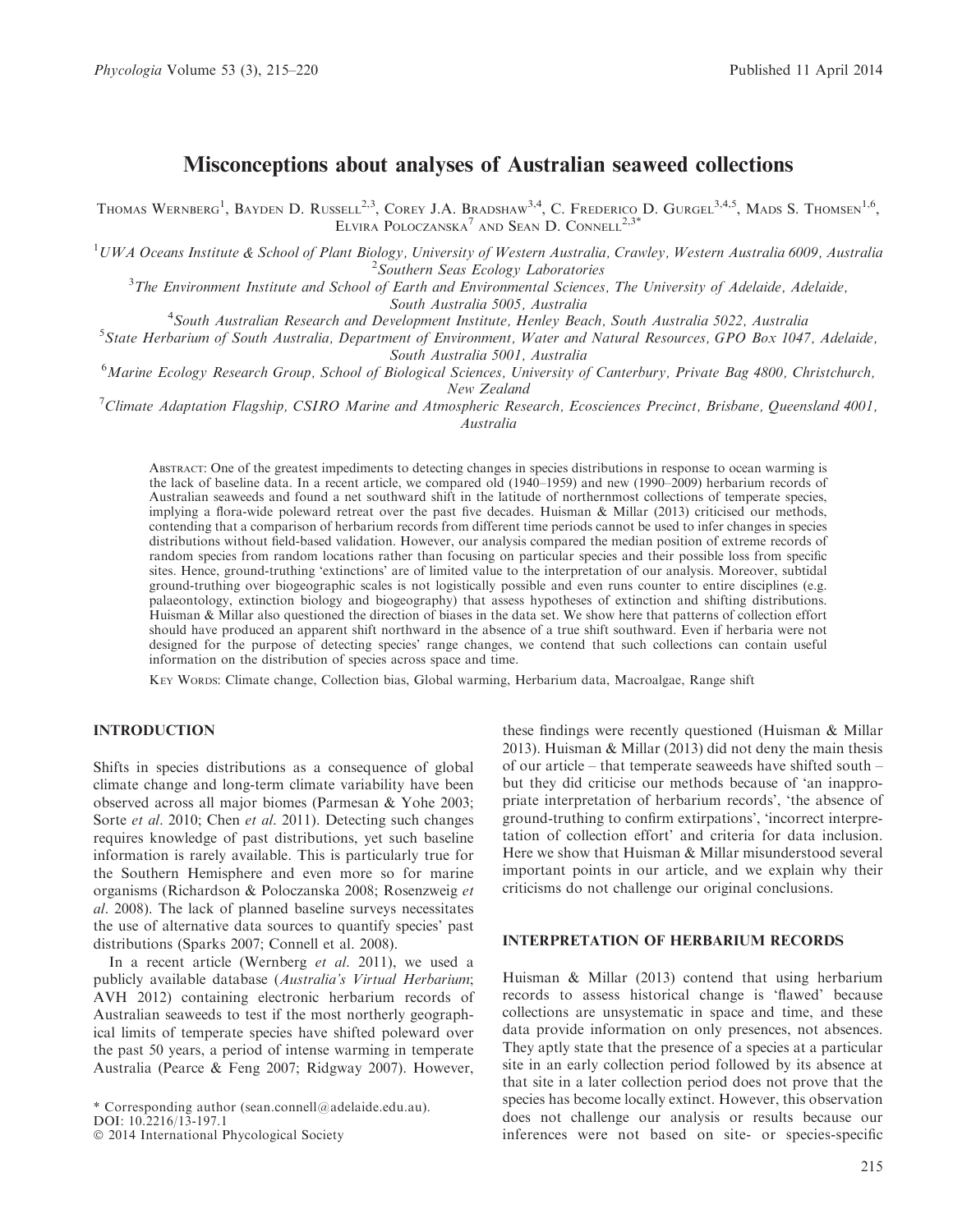extirpations. Huisman & Millar inherently assume that particular species and locations are of 'fixed' interest (sensu Shaffer et al. 1998). This is perhaps not surprising given their emphasis on phycological taxonomy but they do not appear to acknowledge the validity of different approaches. We did not analyse the presence or absence of species at sites, nor did we mention or discuss extirpations of particular species from specific sites. We analysed the geographical position of records as representing species distributions, and our interpretations concerned shifts in temperate floras based on a comparison of the median 'before-and-after' position of extreme records of 'random species' from 'random locations' ('random' is used sensu Shaffer et al. 1998). This approach is not predicated on a need to resample the same sites in both time periods (Shaffer *et al.* 1998). Our approach, like that of the many examples listed below, does assume that herbarium records contain useful and interpretable information about species' distributions in space and time.

Huisman & Millar (2013) argue that our assumption that collections reflect species distributions is 'questionable at the best of times, but becomes untenable when records are divided over time periods'. Nevertheless, herbarium records and other presence-only natural history collection data are often used to describe species' distributions in space and time (e.g. Stadler et al. 1998; Delisle et al. 2003; Hickling et al. 2006; Fuentes et al. 2008; Saintilan 2009; Zuckerberg et al. 2009; Rivers *et al.* 2011; Feeley 2012). Rivers *et al.* (2011) tested how many herbarium records were required for reliable range estimates for use in conservation assessments. They found that five herbarium records were sufficient to describe accurately the range-based conservation rating of 70% of hundreds of species of legumes and orchids in Madagascar (with 10 records, accuracy increased to 90% of species). Rivers *et al.* (2011) also found that 'old' and 'new' herbarium records reproduced range-based conservation estimates equally well. Also in Madagascar, Pearson et al. (2007) assessed the ability to predict the environmental niche of geckos from scarce occurrence data and found a high success rate with as few as five records. These studies support the idea that historical comparisons are possible even from relatively few records.

Considerable thought has gone into understanding the conceptual issues of using herbarium and other natural history collection (presence-only) data to detect changes in distribution (reviewed in Shaffer et al. 1998; Tingley & Beissinger 2009). Comparison of presence–absence vs presence-only data has shown that analyses based on presence-only data are not inherently flawed (Brotons et al. 2004). The lack of absence information does not affect our range analysis because it was not based on identifying species- or location-specific extirpations (absences), nor was it based on distribution models that generally predict ranges more accurately when absences are included (Brotons et al. 2004). For our community analysis, the lack of information on absences does not prevent useful interpretations of the multivariate patterns. Indeed, multivariate 'presence–absence' analyses based on presence-only data have provided useful insights into the ecology and biogeography of algae and higher plants in many instances (e.g. Peat et al. 2007; Phillips & Huisman 2009; Saintilan 2009; Waters et al. 2010). In conclusion, it is well established that herbarium and

presence-only data can provide useful information to detect spatiotemporal changes to species distributions.

#### GROUND-TRUTHING

Huisman & Millar (2013) criticise the lack of field validation of purported extirpations. As we have stated, our study did not identify local extinctions of specific species from specific sites, but it identified a shift in the median position of extreme records from assemblages of temperate species (Wernberg et al. 2011). Within this analytical framework, each individual range shift represents a random sample from a temperate flora. The accuracy of each of these random samples is associated with an unknown error, but collectively they will be distributed around the mean for the flora on average following the central limit theorem. Importantly, this implies that identifying unique errors in any of these range shifts would not invalidate our analysis of the means (or medians) and, therefore, that ground-truthing is not necessary to support our conclusion. Moreover, field validation of the nature suggested by Huisman & Millar theoretically requires observations that rule out each and every possible occurrence. Logically, this is not possible, and advocating 'ground-truthing' as a prerequisite to establish extinction runs counter to the entire disciplines of palaeontology, extinction biology and biogeography because few extinctions are ever observed directly given the minuscule probability of sampling individuals from declining populations at low densities (Bradshaw et al. 2012).

Other related studies that also illustrate the usefulness of natural history collections for historical analyses have not been undermined by the difficulty of acquiring field validations. For example, Delisle et al. (2003) used herbarium records alone to determine changes in distribution of six invasive wetlands species in Canada during the 20th Century. Similarly, Last et al. (2011) used a range of anecdotal and collections data to document poleward shifts in fish distributions over the past 100 years in eastern Australia, and Case et al. (2007) used herbarium records to document 150 years of nationwide declines in abundance of American ginseng (Panax quinquefolius Linnaeus) in the United States. In some circumstances, we do see the value in attempts to identify whether specific species have gone locally extinct or changed their distributions. For example, intensive surveys for one species listed in our appendix, the fucoid Scytothalia dorycarpa (Turner) Greville, has revealed recent extirpation and a 100-km range contraction in Western Australia (Smale & Wernberg 2013), which is consistent with the trends reported in our original article (Wernberg *et al.* 2011). In conclusion, ground-truthing is not a necessity for the interpretation of changes to species distributions from natural history collection data.

#### COLLECTION EFFORT

One of the key criticisms from Huisman & Millar (2013) relates to 'an incorrect interpretation of collection effort'. Collection effort is important because it is proportional to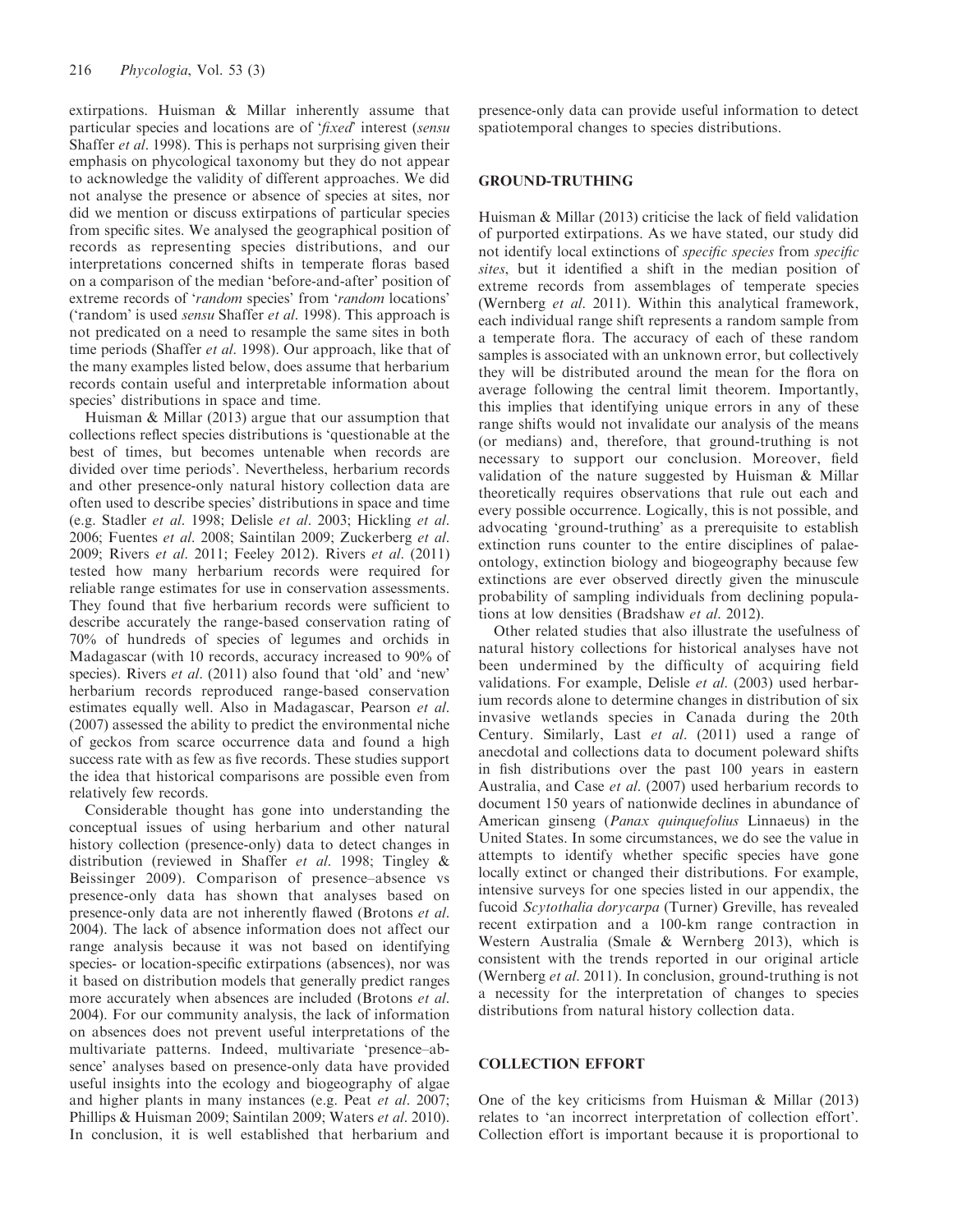the likelihood of sampling a target species if it is present and because several studies have demonstrated how uneven collection effort in space and/or time can bias estimates of changes in distribution in the direction of oversampling (Skelly et al. 2003; Shoo et al. 2006; Hassall & Thompson 2010; Feeley 2012). In other words, the likelihood of detection will be greatest where there are more collections.

Huisman & Millar (2013) suggest that the most meaningful gauge of collection effort would refer to the sites of historical range limits. We recognize that this can be important if the analyses aim to identify species-specific local extirpations (e.g. Phillips & Blackshaw 2011), but it makes less sense in our analysis in which we focused on florawide shifts in distribution across a broad geographic gradient. Specifically, focusing only on specimens collected around the site of the previously known range limit would not help identify a shift *per se*, and it would introduce the problem of 'assumed absences for nondetection' (Shaffer et al. 1998). Neither would it take into account that some species could move in the opposite direction (e.g. if geographical limits are not influenced mainly by climate), which turns out to be a common observation (Hickling *et al.*) 2006; Lima et al. 2007; Zuckerberg et al. 2009; Sorte et al. 2010). We argue that in a study like ours, effort should encompass the entire area of interest, including sites outside the species' current distribution where they could conceivably be found.

We identified differences in collection effort (volume) north and south of the tropical–temperate transition  $(31^{\circ}S)$ , and we identified differences between the early and late sampling periods for both coastlines (fig. 1A in Wernberg et al. 2011). Huisman & Millar (2013) show (their fig. 1) that on the west coast, much of the northern effort in the late period (1990–2009) was located north of  $25^{\circ}$ S. We included these records in our original analysis because they fell within our defined limits for the west coast and because we did not want to exclude (and therefore bias) the possibility of northward shifts for temperate species originally restricted to 25–27°S. Importantly, the northward collection bias persists even if we exclude specimens collected north of 25°S, with more than double the effort in the late compared to the early period (Fig. 1). The bias depends on the difference in northern collection effort between early and late collection periods (Shoo et al. 2006) and not the difference between northern and southern effort within each period as Huisman & Millar erroneously have argued. That is, by increasing the collection effort in the northern region in the later period (relative to the early period), the likelihood of resampling a species if it is in the northern region is increased. Therefore, this bias in collection effort is more likely to cause an apparent northward shift, which contrasts with the net *poleward* shift we detected. It also means that it is incorrect when Huisman & Millar claim that our figure (fig. 1A in Wernberg et al. 2011) does not support a northward collection bias on the east coast. Finally, the collection effort reported by Huisman & Millar (2013; fig. 1) does not contradict the patterns we reported, in part because they report only collection effort from the later collection period and in part because their 30– 338S latitudinal band encompasses effort both north and south of 31°S.

Collection effort can be defined as the total number of specimens collected (collection volume; e.g. Delisle et al. 2003; Fuentes et al. 2008), although the number of collection events (collection frequency) might also be a useful measure of effort. For our west coast data set, patterns of collection volume and frequency (Fig. 1) were similar ( $r = 0.93$ ,  $P <$ 0.0001,  $n = 12$ ), and for both measures there was a strong positive correlation between effort and collection of target species ( $r = 0.93$ ,  $P < 0.001$ , and  $r = 0.72$ ,  $P = 0.042$ ,  $n = 8$ , for collection volume and frequency south of 25°S, respectively). This correlation supports the idea that total collection volume is a reasonable proxy for effort (probability of sampling) relating to temperate species.

Huisman & Millar (2013) also note that many records from the west coast in the later collection period (1990–2009) were from the Houtman Abrolhos Islands ( $\sim$  50 km off the mainland around  $28-29°S$ ) and so should be discounted because many species at the islands have tropical affinities. However, Huisman (1997) previously reported that 'the algal flora of the islands includes a mixture of typically temperate species along with many species usually found at more northern latitudes'. Moreover, based on the absence of herbarium specimens of tropical species from the mainland, Phillips & Huisman (2009) found that the islands were characterised by the unusual presence of tropical species, not the absence of temperate species, and they concluded that 'some temperate species, at least, are found at comparable latitudes to the Houtman Abrolhos Islands on the mainland'. We therefore argue that it would be unreasonable to discount these records as part of the overall collection effort because these records represent collection effort from sites where temperate species are commonly found. In conclusion, both our original (Wernberg et al. 2011) and our additional analysis of collection effort (Fig. 1) demonstrate conservative interpretations of changes to species ranges.

# CRITERIA FOR DATA INCLUSION

Huisman & Millar (2013) also argued that our focus on temperate species is an 'idiosyncrasy' that causes an apparent southward shift in our analysis. Our range analysis focused on temperate species with a distribution limit north of 31<sup>o</sup>S (tropical–temperate transition zone) in the early period (1940–1959) because the inclusion of widespread species – and species where poleward shifts would be constrained by the east–west orientation of the south coast – would not be informative (Hassall & Thompson 2010). Many studies have limited range analyses to taxa in which change can be expected because of their affinity and distribution limits within a study region (e.g. Hickling et al. 2006; Feeley 2012). On the basis of Huisman & Millar's argument, a negative relationship between the northernmost latitude of collection in the early period (1940–1959) and the recorded range shift would be expected (i.e. the closer the record to the 'true' northern range limit, the greater the expected shift). Yet we found no evidence for such a relationship. The northernmost latitude of collection in the early period explains less than 2% of the observed range shift ( $r^2 = 0.018$ ,  $P = 0.374$ ,  $n = 45$ ). In addition, the purported 'idiosyncrasy' is inconsistent with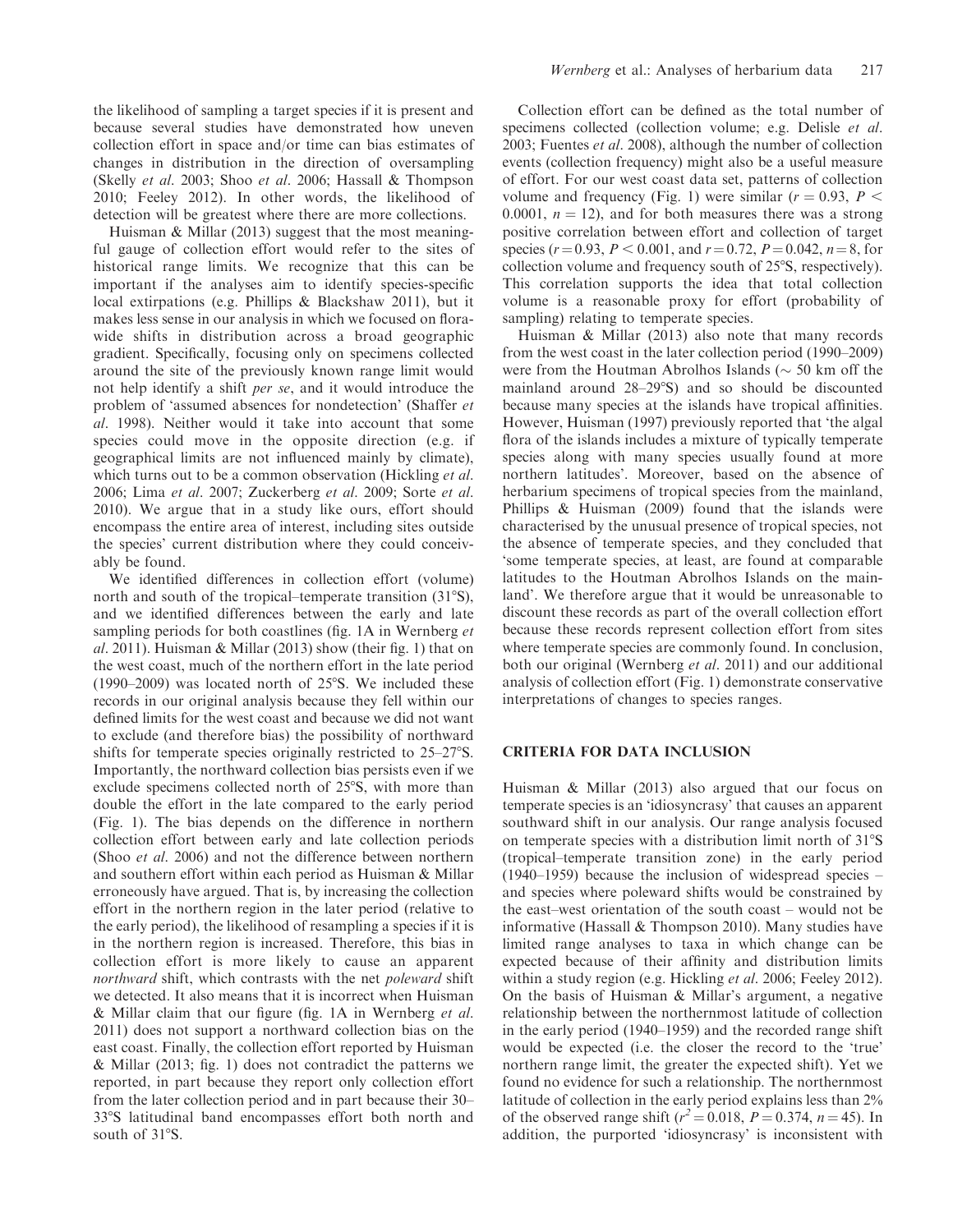

Fig. 1. Collection effort of seaweed herbarium records from the west coast of Australia measured as collection volume (top: the number of specimens lodged and collection frequency (bottom: the number of unique months that specimens were collected). The vertical dashed line indicate  $31^{\circ}$ S, the tropical–temperate transition zone used in Wernberg et al. (2011) to divide northern and southern records. The inserted panels show the summed collection effort between 25 and 31°S in the early and late periods, respectively. Between 25 and 31°S, the grey bars are larger than the black bars, indicating higher sampling effort in the later period, also indicated by the insert where values have been added.

the findings that 15% and 44% of the species on the east and west coasts, respectively, shifted northward (Wernberg et al. 2011). It is possible that restricting species to those recorded north of the tropical–temperate transition zone in the early period could create an apparent southwards shift – not because the species are temperate *per se* but because it restricts the analyses to species with a more accurate estimation of the 'true' limit in the early period; whereas, it does not impose the same restriction on species from the later period. However, our additional criterion for at least five records in the later period counters a potential southward bias and instead created a northward bias because it increases the likelihood of capturing the 'true' range limit in the late period (Shoo *et al.* 2006). This is reflected in the rapidly decreasing probability of generating the observed range shift by chance with increasing recording requirements in the late period (N2, Fig. 2). That is, in contrast to the observed poleward shift in range limits, a net northward shift would be anticipated in the absence of any climatic forcing or changes to distribution patterns.

Finally, Huisman & Millar state that we did not validate our decision to focus on species with  $\geq$  5 records in the late period, but in the electronic appendix to our article, we presented additional analyses, repeating the calculations for six different subsets of species, imposing selection criteria of  $\geq$  5 and  $\geq$  10 records in the later period, within 10-, 20-, and 30-year time segments and for both the east and the west coast data sets (Wernberg et al. 2011). These sensitivity analyses demonstrated that our results were robust to the choices of records and time segments on two independent coastlines; compared to the median shifts of  $-0.46\textdegree$ S and  $-1.92$ °S reported in our article, the median shifts across these sensitivity tests were  $-0.38\text{°S} \pm 0.09 \text{ } SE (n = 6) \text{ and } -1.89\text{°S}$  $\pm$  0.27 SE (n = 5) on the west and east coasts, respectively (Wernberg et al. 2011).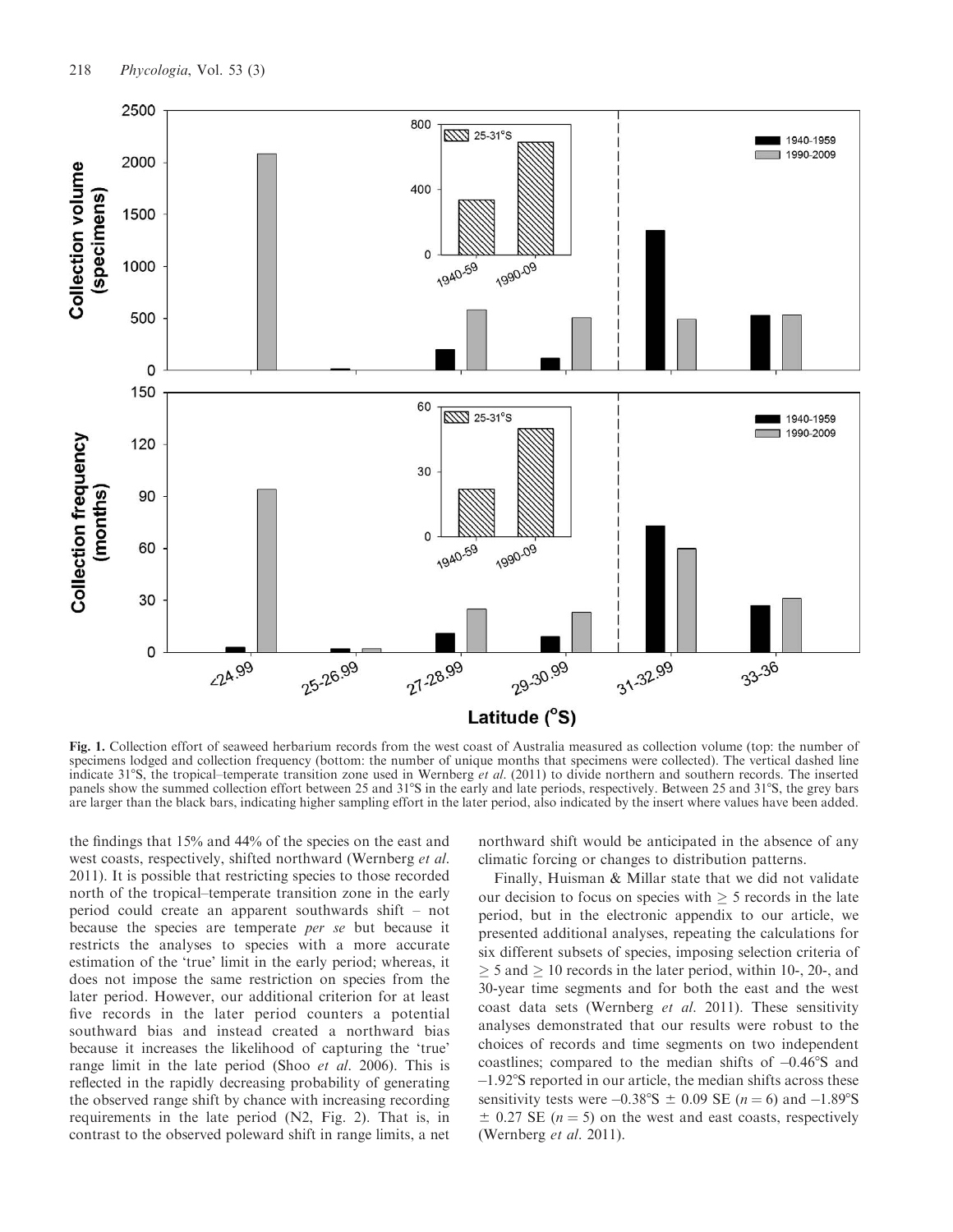

**Fig. 2.** Likelihood of generating a poleward shift of  $\geq 0.46^{\circ}$  latitude by chance alone at different collection frequencies (number of records) in the early (N1, 1940–1959) and the late (N2, 1990–2009) periods. Arrows indicate species inclusion criteria applied in Wernberg et al. (2011). Probabilities generated by 10,000 repeated calculations of range shift for each N1 or N2. For each calculation, records were randomly assigned (without replacement) to species from the pool of records of temperate species with a maximum latitude of record north of 31°S in the early period. The number of records in the early period (N1) has relatively little influence (because we focused only on temperate species north of 31°S). Also, the probability of generating the observed range shift drops rapidly with an increasing number of records in N2, and the probabilities of generating such a pattern at random were low given the criteria we employed.

To test the probability of generating a poleward shift of  $\geq$  $0.46^\circ$  latitude by chance alone, at different collection frequencies (number of records) in the early (N1, 1940– 1959) and the late (N2, 1990–2009) periods, we constructed a series of randomization tests for different values of N1 and N2 (Wernberg et al. 2011). We generated probabilities by 10,000 repeated calculations of range shift for each N1 or N2. For each calculation, we randomly assigned records (without replacement) to species from the pool of records of temperate species with a northernmost latitude of record north of 31°S in the early period. These tests show that given the selection criteria we employed, there was a small ( $P \leq$ 0.05) probability that the observed median poleward range shift could have happened by chance (Fig. 2). Therefore, our criteria for data inclusion were based on established concepts, and they were supported by sensitivity analyses.

#### **CONCLUSION**

We used herbarium records to test the hypothesis that temperate seaweed floras in Australia have shifted latitudinally over the past five decades of documented warming. We provided multiple lines of evidence (community, range,

and sensitivity analyses from two independent coastlines) to demonstrate a net poleward shift. Huisman & Millar do not contest that temperate seaweeds might have retreated poleward (Brodie et al. 2009; Millar 2009; Huisman & Millar 2013), but they criticised our methods and argued that the assumption that herbarium data can reflect species distribution in space is 'questionable at the best of times' and over time become 'untenable' and need field verification (Huisman & Millar 2013). We reply by showing that we have carefully and comprehensively considered the issues of using herbarium and other natural history collection (presence-only) data to detect changes in distribution (reviewed in Shaffer et al. 1998; Tingley & Beissinger 2009). Our analysis of presence-only data uses the approach of comparing extreme records of random species from random locations (sensu Shaffer et al. 1998) rather than focusing on particular candidate species and their subsequent loss from specific sites. Hence, the need for groundtruthing of extinctions is of limited value to the interpretation of our analysis. Herbarium records and other natural history collections contain valuable historical information. The limitations of these data sources should not – and clearly have not – prevented a growing use of natural history collections as valuable baselines for detecting biological responses to climate change (reviewed in Shaffer et al. 1998; Tingley & Beissinger 2009).

Originally, herbaria and their collections were not intended for such purposes. However, if we cannot find ways to broaden the use of the data we collect and, in turn, encourage novel scientific approaches, then our discipline will not be able to evolve to explore difficult questions.

#### ACKNOWLEDGEMENTS

We thank the seven anonymous reviewers for their common support and advice on how to improve this rebuttal. Our initial work on seaweed herbarium specimens was supported by the Australian Research Council and New Zealand Vegetation Function Network. T.W., B.D.R., C.F.D.G., C.J.A.B., and S.D.C. further acknowledge support from the Australian Research Council.

#### **REFERENCES**

- AVH. 2012. The Council of Heads of Australasian Herbaria, Australia's Virtual Herbarium. http://avh.chah.org.au; searched on 26 May 2009.
- BRADSHAW C.J.A., COOPER A., TURNER C.S.M. & BROOK B.W. 2012. Robust estimates of extinction time in the geological record. Quaternary Science Reviews 33: 14–19.
- BRODIE J., ANDERSEN R.A., KAWACHI M. & MILLAR A.J.K. 2009. Endangered algal species and how to protect them. Phycologia 48: 423–438.
- BROTONS L., THUILLER W., ARAUJO M.B. & HIRZEL A.H. 2004. Presence-absence versus presence-only modelling methods for predicting bird habitat suitability. Ecography 27: 437–448.
- CASE M.A., FLINN K.M., JANCAITIS J., ALLEY A. & PAXTON A. 2007. Declining abundance of American ginseng (Panax quinquefolius L.) documented by herbarium specimens. Biological Conservation 134: 22–30.